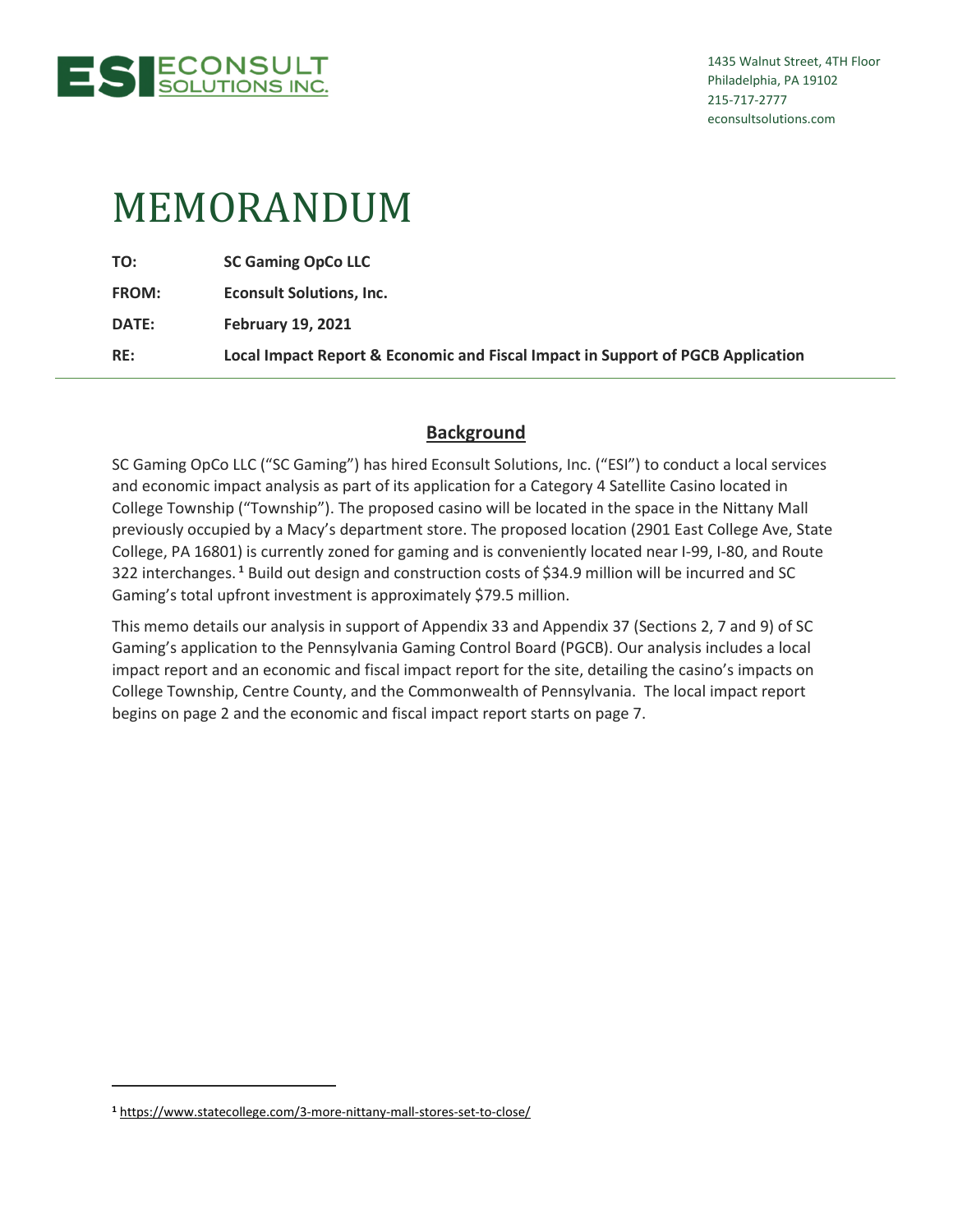# **Appendix 33 – Local Impact Report**

## **Methodology**

In order to evaluate the potential impact of the proposed casino location, ESI undertook a multi-step approach. ESI analyzed College Township's 2021 budget to understand the existing municipal expenditures in discrete spending areas. ESI then consulted College Township's government administrators and managers to better understand the baseline of local services and how additional activity at the Nittany Mall by the proposed casino may increase various departments' capacities. Based on these potential impacts, we completed a fiscal impact analysis that details the overall impact of the proposed casino on College Township's departments. Together, these analyses comprise the local impact of the casino on municipal services, resources, and tourism.

A Category 4 casino can have a maximum of 750 slots and 40 tables (after Year 2), which equates to 990 positions (without taking into account COVID-19 mitigation measures). A gaming position is defined as either a slot machine or a seat at a table game. The proposed casino will feature 750 slots and 30 gaming tables. Based on the proposed casino's size and operational data provided by SC Gaming, ESI estimated the impact of the College Township location, as detailed below. ESI consulted Township Manager Adam Brumbaugh to discuss the budget and identify Township officials to understand baseline service levels and demand across Township departments.<sup>2</sup> We then calculated the percentage increase that the proposed casino would have on the Township. Along with the current Township budget, we used our analysis to calculate the relative cost to the Township against the estimated new tax revenue generated by the proposed casino.

<sup>&</sup>lt;sup>2</sup> Township officials interviewed include: Eric Bernier, College Township's Council Chairman; Robert Long, College Township's Finance Director; Amy Kerner, College Township's Public Works Director; Don Franson, College Township's Engineer; John Gardner, State College's Chief of Police; Steve Bair, Centre Region's Fire Director; Cory Miller, University Area Joint Authority's Executive Director; Kent Knable, Centre LifeLink EMS Chief; Jere Northridge, P.E., College Township's Assistant Engineer

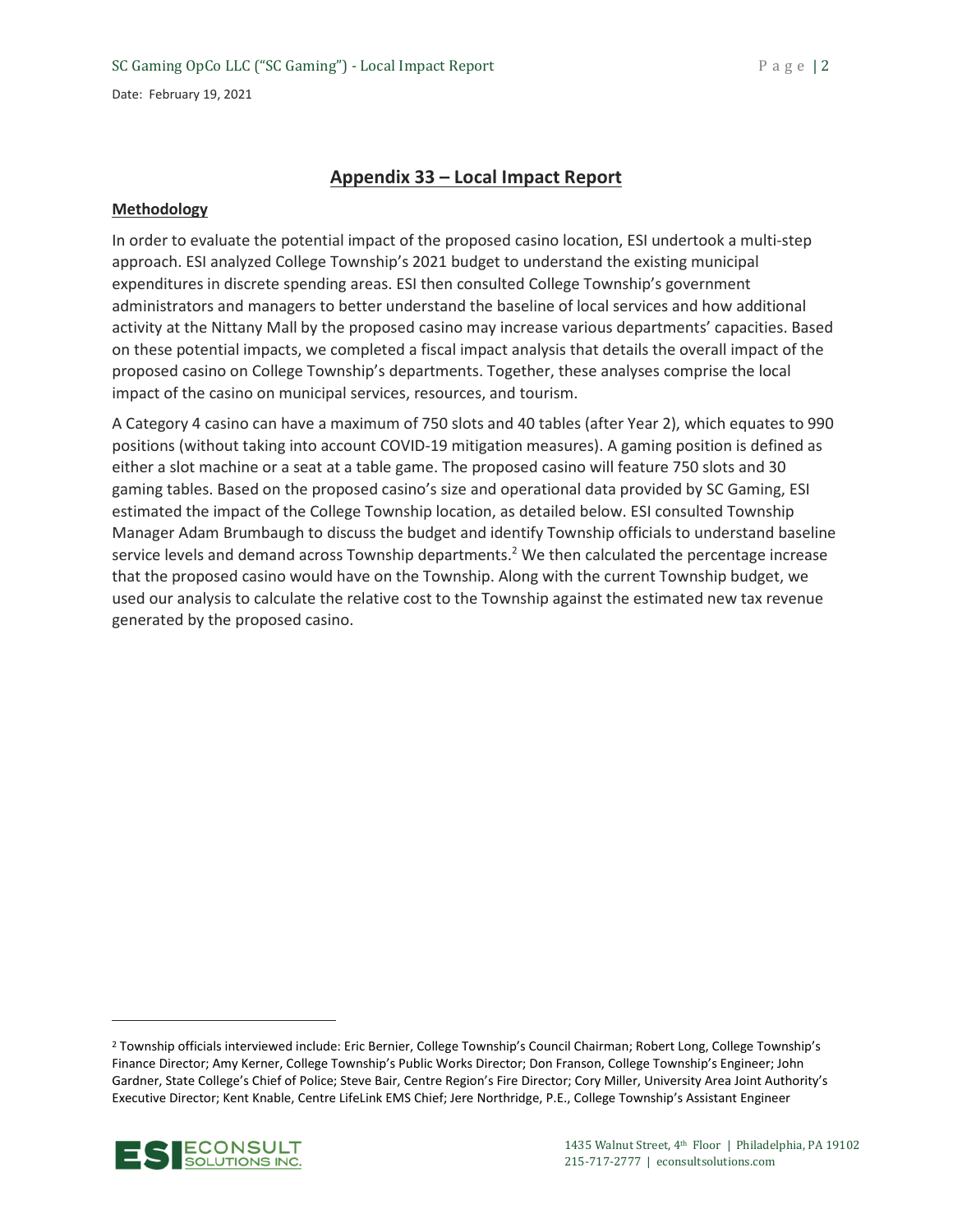## **Township Budget and Current Conditions**

College Township's Budget was approved for \$10.5 million in 2021 (see Figure 1 below).

Figure 1: College Township Budget 2021

|                                       | <b>Appropriated</b> |
|---------------------------------------|---------------------|
|                                       | <b>Expenditures</b> |
| <b>General Fund</b>                   | \$5,367,408         |
| <b>Police Protection</b>              | \$1,624,477         |
| <b>Fire Protection Infrastructure</b> | \$194,948           |
| Public Works                          | \$844,405           |
| <b>General Government Services</b>    | \$2,703,578         |
| <b>Fire Protection</b>                | \$267,895           |
| Road Machinery                        | \$318,900           |
| Parks and Rec                         | \$605,996           |
| Library                               | \$253,624           |
| State Highway Aid                     | \$592,570           |
| Debt Service                          | \$625,253           |
| Construction                          | \$2,497,162         |
| Total                                 | \$10,528,808        |

*Source: College Township (2021)* 

The above budget expenditures were created with some cost saving considerations due to the COVID-19 pandemic and the ensuing economic challenges. The primary adjustments are related to administrative service expenditures (such as hiring and major public works projects) and therefore this budget still provides an accurate snapshot of municipal costs associated with key local services.

College Township is primarily funded through property taxes (27.5 percent of revenue) and intergovernmental revenues (24.4 percent) as well as a combination of enabling taxes such as the Earned Income Tax (EIT), Local Service Tax (LST) and others (totaling 28.9 percent). Any major new revenue source would represent a significant increase in the Township's General Fund.

# **Public Works Department**:

## Street Maintenance:

The proposed State College Casino site is located in the Nittany Mall's now vacant Macy's store, which is located near I-99, I-80, and Route 322 interchanges. The anticipated impacts to the local road network are anticipated to be minimal because of the existing road, highway, and traffic signage infrastructure that is already in place at the mall. The proposed casino in the former Macy's store is on private property and all street infrastructure repairs within the property would be privately incurred expenses. In addition, because the street network that feeds into the mall is already equipped for high levels of commercial activity, ESI anticipates that the impact on street maintenance for College Township would be negligible.

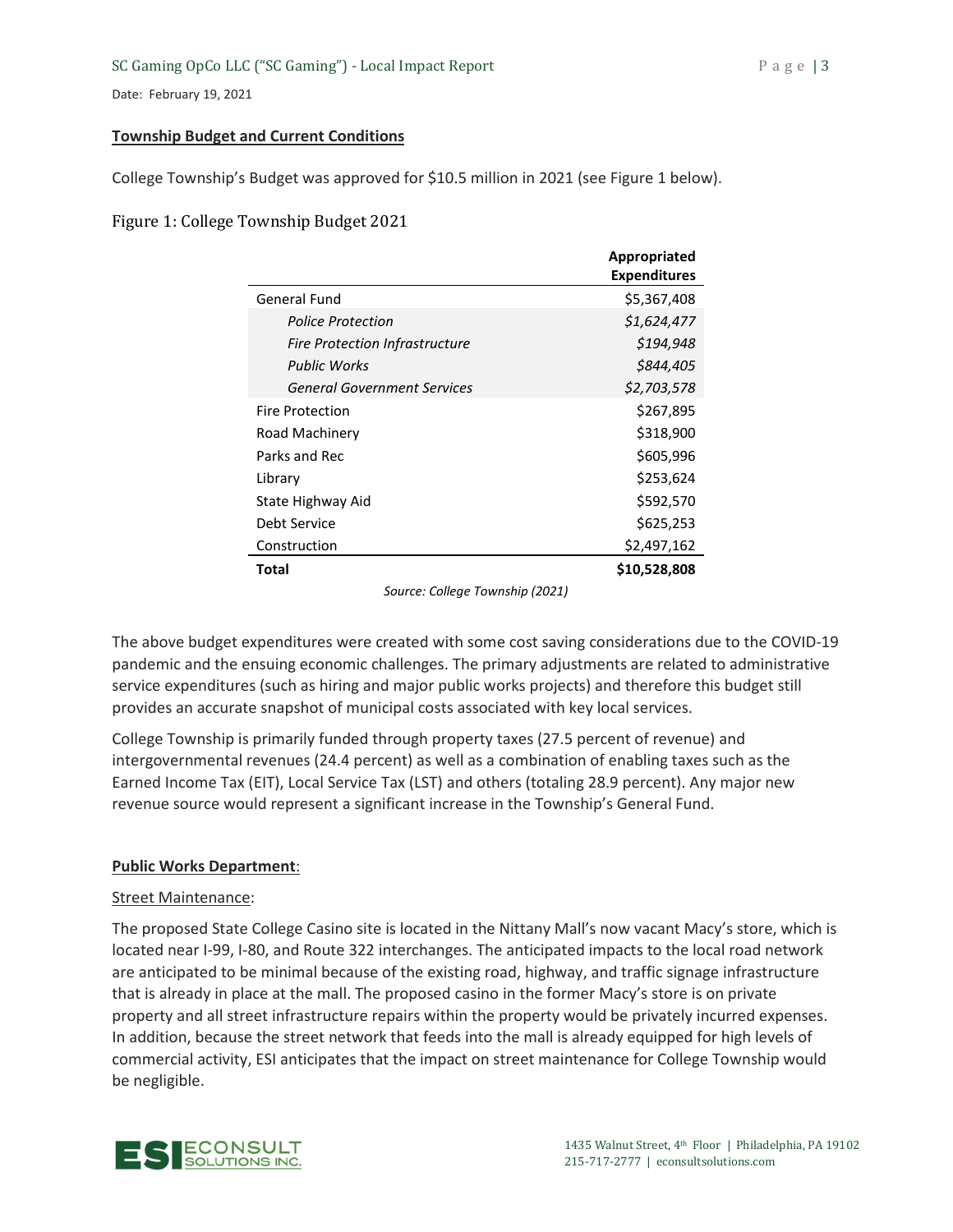#### Sanitation, Water, and Sewer:

The proposed casino would redevelop an existing building that has been previously approved for commercial and gaming use and thus, all necessary sanitary sewer mains already exist at the site. SC Gaming anticipates that no offsite improvements are needed and that connections to existing facilities can occur within the project site. The current site's infrastructure is equipped for full blown mall activity, so it should not require any additional infrastructure.

According to Jere Northridge, College Township's assistant engineer, the Township Water Authority received notification that a new tenant of the Macy's space would require **45,488 gallons per day** water usage. College Township does not assume that additional improvements are needed to meet usage and demand.

## **Public Safety**:

College Township contracts with the State College Police Department to support emergency calls and local police protection. Combined, the police, fire, and Emergency Medical Services ("EMS") departments that serve College Township provide approximately 6,617 calls per year in 2020. This data enabled us to understand the potential increase in public safety calls from the proposed casino location. Based on industry research for casinos of similar sizes in the state, ESI estimated the average calls per month for a casino of this size (930 positions). Those calls were multiplied by Month for Police, Fire, and EMS to estimate the annual additional activity that may be generated from the proposed casino.

Figure 2: Estimated Additional Calls/Month at College Township Casino Location

| # Gaming<br><b>Positions</b> | <b>Police</b> | <b>Fire</b> | <b>FMS</b> |
|------------------------------|---------------|-------------|------------|
| 930                          | 6.2           | 22          | 2.0        |

|  | Source: Econsult Solutions Inc. (2021) |  |  |
|--|----------------------------------------|--|--|
|  |                                        |  |  |

We then used information provided from College Township officials to calculate the percentage increase on local public safety services from their current baseline operations.

## Police:

As described above, College Township does not supply its own local police force, rather, it contracts out police services to the State College Police Department to manage law enforcement in the township. According to the State College Police Department's Chief of Police, Chief Gardner, the department typically receives 4,300 calls per year (or 358.3 calls/month) for College Township and currently employs 60 officers to serve State College Borough, Harris Township, and College Township combined. Using the average number of calls per month to police, we estimate that the proposed casino in College Township may result in an additional 6.2 calls for police each month, representing an approximate 1.7 percent increase in non-traffic related police calls for the State College Police Department.

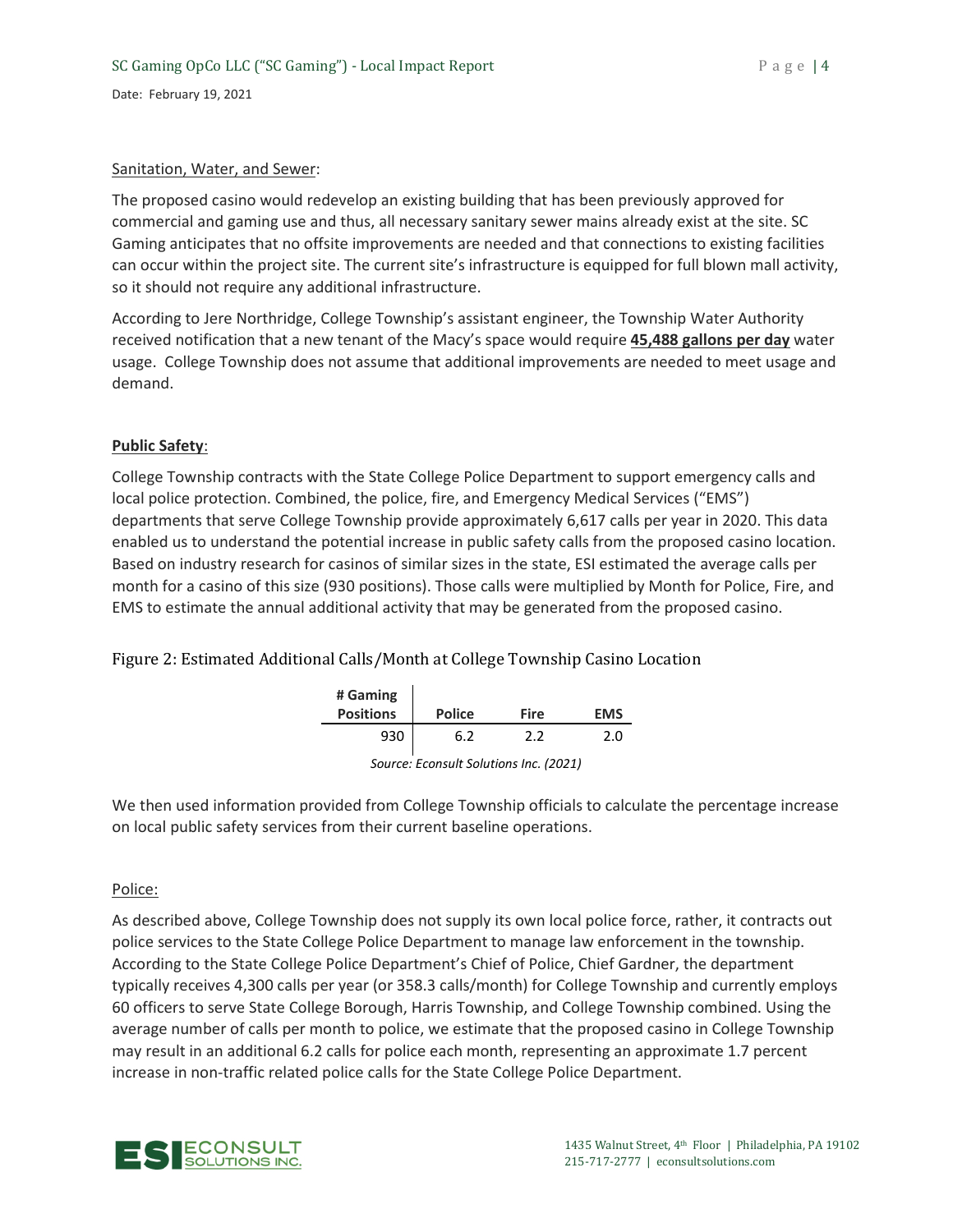According to Chief Gardner, the State College Police Department does not anticipate that the casino will have a material impact on the Department's current police force staff and/or allocated police service hours to College Township.

## Fire:

The Centre Region Fire Department provides fire, rescue, and related services to the Borough of State College and the Townships of College, Ferguson, and Patton, a small portion of Benner Township, and the University Park campus of Penn State University. According to the Fire Department's director, Steve Bair, approximately 1,200 calls/year (or 100 calls/month) for College Township were placed to Centre Region Fire Department in 2020. The Centre Region Fire department is comprised of four paid staff members; the remaining fire personnel are volunteers. Due to a recent decline in volunteer fire fighters, the department plans to hire another two to three employees over the next year, regardless of the new State College Casino. Bair does not anticipate any major increase of existing fire calls or related expenses are expected as a result of the proposed casino. Using the average number of calls per month, we estimate that the proposed casino may result in an additional 2.2 calls each month, representing an approximate 2.2 percent increase in for fire rescue services calls the Fire Department.

## EMS:

EMS services in College Township are provided by Centre LifeLink EMS, Inc. According to information from Centre LifeLink's EMS Chief, Kent Knable, there were 1,117 EMS calls for College Township over 2020 (or 93.1 calls/month), which represents a 15 percent decrease in calls compared to 2019 (due to COVID-19 pandemic). With this drop in call volume, Center LifeLink EMS services are not at capacity on a day-to-day basis. However, when students return to Penn State and football games are allowed to resume, that EMS service capacity could be stretched.

Based on current EMS demand estimates, an additional 2 calls per month can be expected from the casino's presence. This represents a 2.1 percent increase in EMS service demand. Overall, we expect that the proposed casino will have some impact on local EMS services; however, in our discussions with Knable, he did not anticipate that the proposed casino would create further capacity challenges for Centre LifeLink EMS services.

# **Traffic and Transportation**

According to College Township's engineer, Don Franson, the anticipated impact of the proposed casino on the local road network is minimal. Some increased traffic is expected due to the increased number of people who will be traveling to the township to use the new casino. But, as described in the Street Maintenance section of this report, the proposed site of the Nittany Mall and the surrounding streets are already equipped to handle traffic associated with full scale mall activity. Because that mall activity has declined in recent years, with approximately 90 percent vacancy in the mall's current commercial space, the increased activity expected from the casino should not warrant any new traffic signals or new street construction to accommodate the anticipated casino traffic activity. The Township's engineer

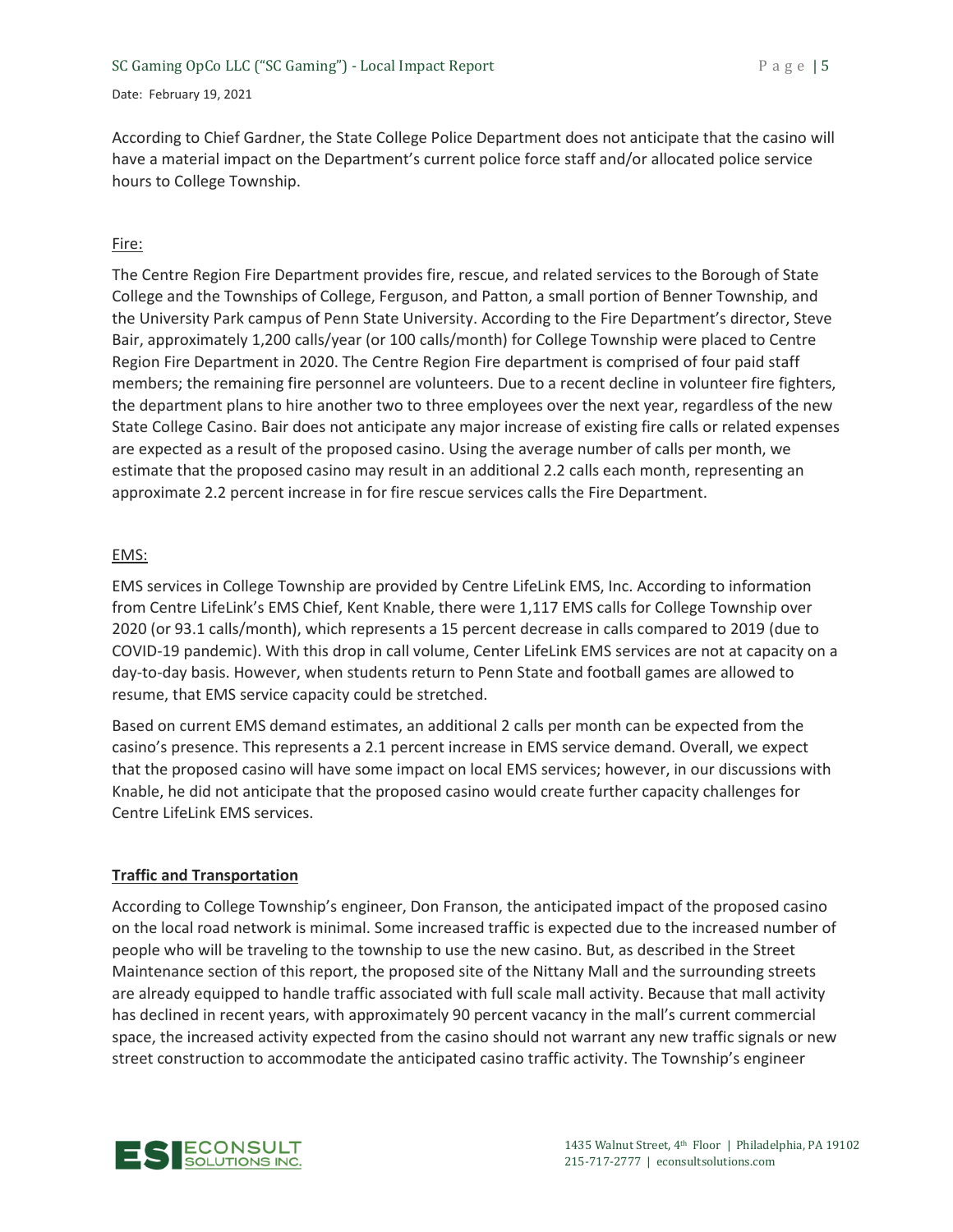#### SC Gaming OpCo LLC ("SC Gaming") - Local Impact Report P a g e | 6

#### Date: February 19, 2021

indicated that perhaps the timing of a few traffic signals could be adjusted to accommodate increased traffic from the casino, although a traffic study would need to be conducted to determine that.

#### **Other Municipal Services and Resources:**

The Permits/Planning/Zoning Departments should anticipate a one-time and minor impact due to the administrative work needed for the construction of the casino. This impact is expected to subside once construction of the casino is underway. The ongoing operations of the casino are expected to have a minimal impact on the permits office and should not produce any significant adverse increases in workload in other government departments. SC Gaming does not anticipate that these services will have any impact on College Township.

#### **Existing Tourism:**

We anticipate that the regional market draw of the casino is expected to have a net-positive impact on College Township tourism, helping to revitalize the Nittany Mall and attract other retail and hospitality operators to the area. The proposed casino's customers may be local or may be coming from out of town either for the casino's attraction or may stay longer in the area because of the entertainment. These customers bring additional potential spending into the community on other local businesses including restaurants, hotels, and retail.

#### **Conclusion**

In total, we estimate that the casino development is expected to have a negligible impact on College Township from capital improvements. Tax revenues to the Township from the casino will be a significant net positive to the Township budget.

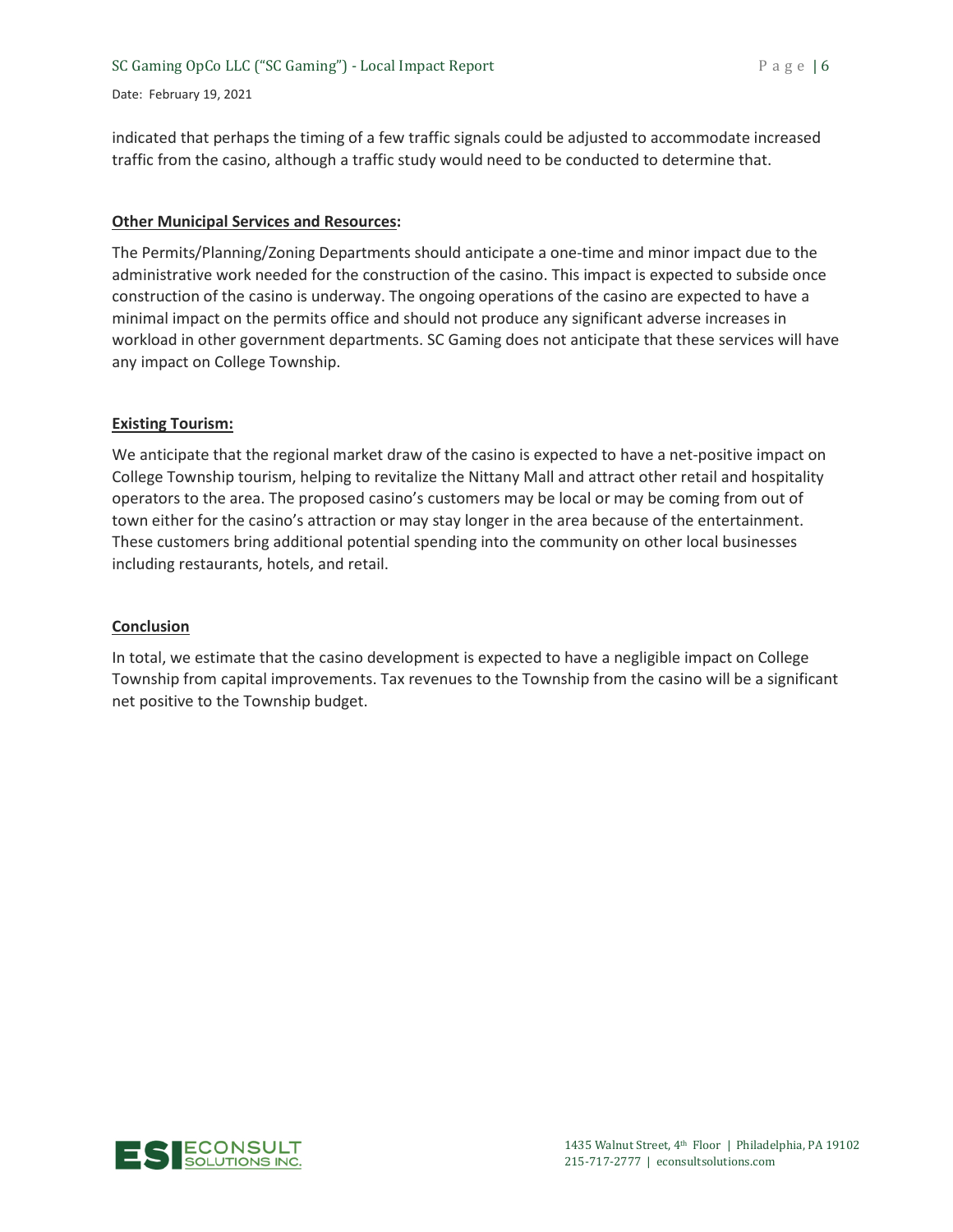# **Appendix 37: Sections 2, 7, and 9 -- Economic and Fiscal Impact**

# **Methodology**

Economic impact estimates are generated by utilizing input-output models to translate an initial amount of direct economic activity into the total amount of economic activity that it supports, which includes multiple waves of spillover impacts generated by spending on goods and services and spending of labor income by employees. The economic impact from direct expenditures is modeled using IMPLAN, an industry standard input-output model software program. Such models are designed to estimate two sets of spillover impacts from direct expenditures:

- The indirect effect, which measures the multiplier effect from the purchase of goods and services from local vendors (i.e. supply chain impacts); and
- The induced effect, which measures the multiplier effect from the spending of labor income by employees within a particular geography (i.e. labor income impacts).

The total economic impact of the proposed casino is the sum of its own direct economic footprint (in terms of both SC Gaming's spending, and ancillary spending by the visitors it attracts), plus the indirect and induced effects generated by that direct footprint. Economic impacts are estimated for College Township, Centre County, and Pennsylvania (inclusive of the town and county impact) (see Figure 3 for economic impact methodology).

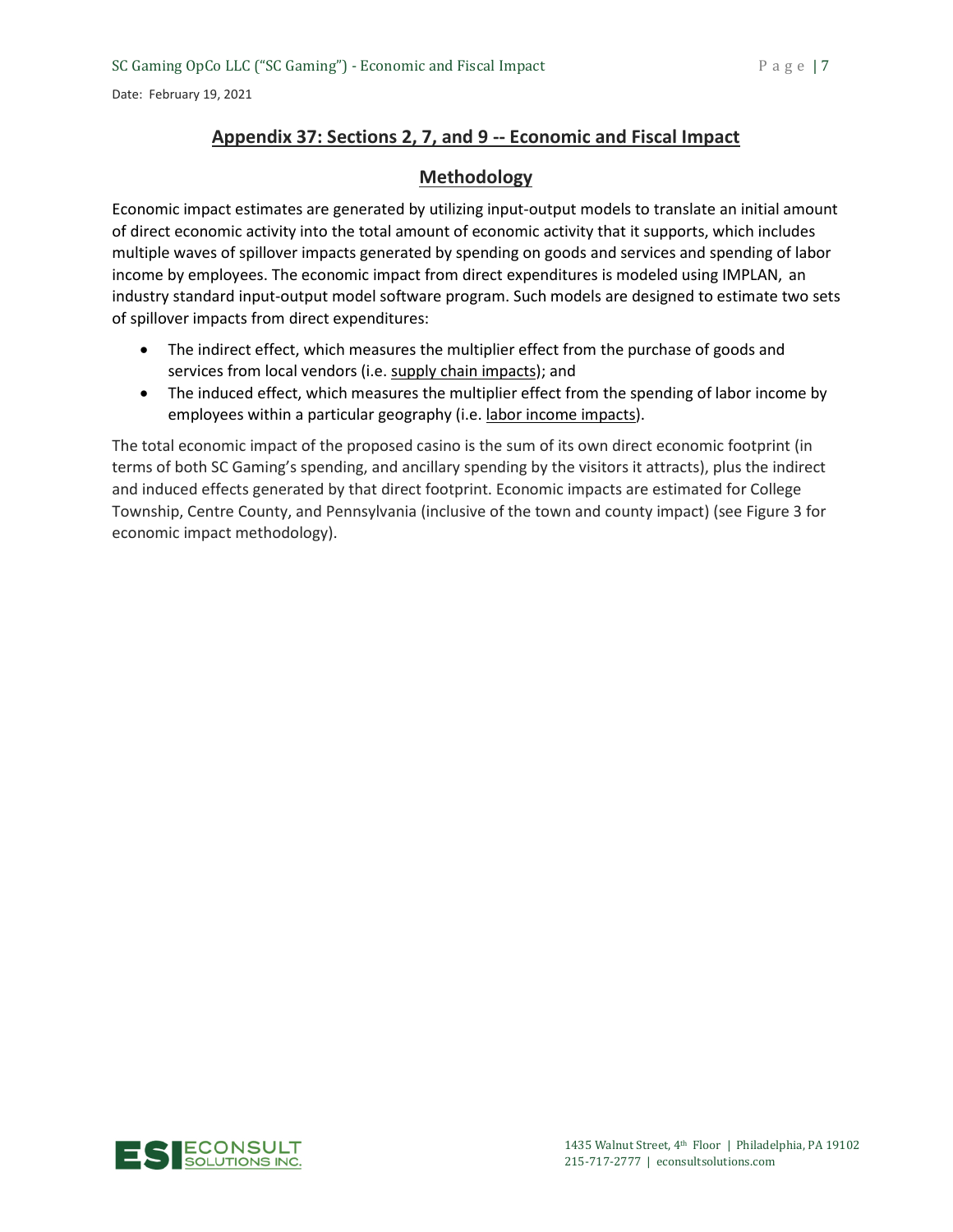# Figure 3: Economic Impact Methodology



*Source: Econsult Solutions, Inc (2021), Piktochart (2018)* 

The economic impacts, estimated using IMPLAN, are translated to fiscal impacts using tax models created by ESI specific to the Commonwealth of Pennsylvania and College Township. ESI uses its own fiscal model, which establishes the relationship between economic activity and tax revenue collections for various jurisdictions (i.e. effective tax rates). In the case of non-profit entities, modeling is adjusted to ensure that tax-exempt status is accounted for, while still including economic activity that is tax generating. For example, casino employees generate wage and income tax, and the indirect and induced activity it generates largely accrues to private firms, and therefore is broadly tax generating.

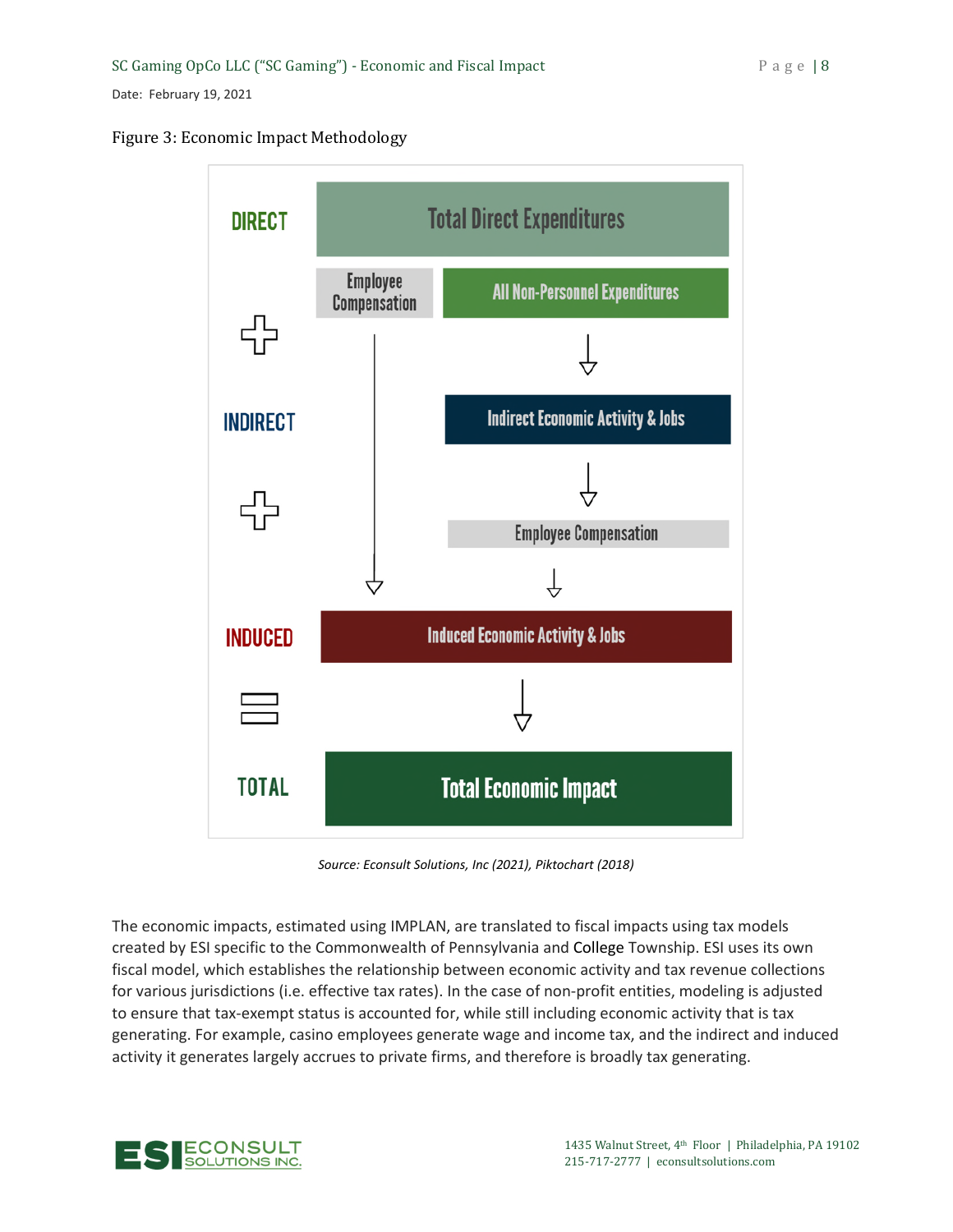# **Appendix 37: Section 2 – Creation of Jobs**

As described in the following section of this report, the proposed casino will create jobs through both the initial construction activity and through ongoing operations. These direct jobs will be in the construction industry (for construction) and in the arts, entertainment, and recreation industry (for operations). In addition, there will be jobs in other industries created by the indirect and induced effects of these activities.

### **Direct Employment**

The direct jobs in construction have an average employee compensation of approximately \$46,000. These positions, which include jobs in construction as well as in architectural and engineering services, will support a total direct employment of 350 positions (full time equivalent, or FTE) lasting during the one year construction period. There will also be approximately 390 permanent direct FTE jobs associated with the casino's operations from when it opens, with that number increasing to 440 FTE jobs upon stabilization. These positions have a slightly higher average employee compensation, at approximately \$47,000 per year. Like the construction-related jobs, many of these roles will be attainable to people with a wide range of professional backgrounds, including individuals seeking entrylevel positions.

#### **Additional Employment Supported**

The employment impacts associated with the proposed capital investments will affect a wide range of industries beyond the construction sector. While the construction industry is the largest individual beneficiary from this activity, other industries also see significant benefits from the indirect (supply chain) and induced (labor income) impacts of the capital activity, which represent an additional 110 FTE jobs in Pennsylvania, beyond the 350 direct construction jobs.

Figure 4 shows the proportion of the total employment impact associated with the casino's construction that are expected to accrue in and beyond the construction industry within the state. In Pennsylvania, approximately 32 percent of the employment supported by capital investments is in sectors outside of construction, with the largest number of jobs in healthcare & social assistance, retail, transportation & warehousing, finance & insurance, and accommodations & food services.

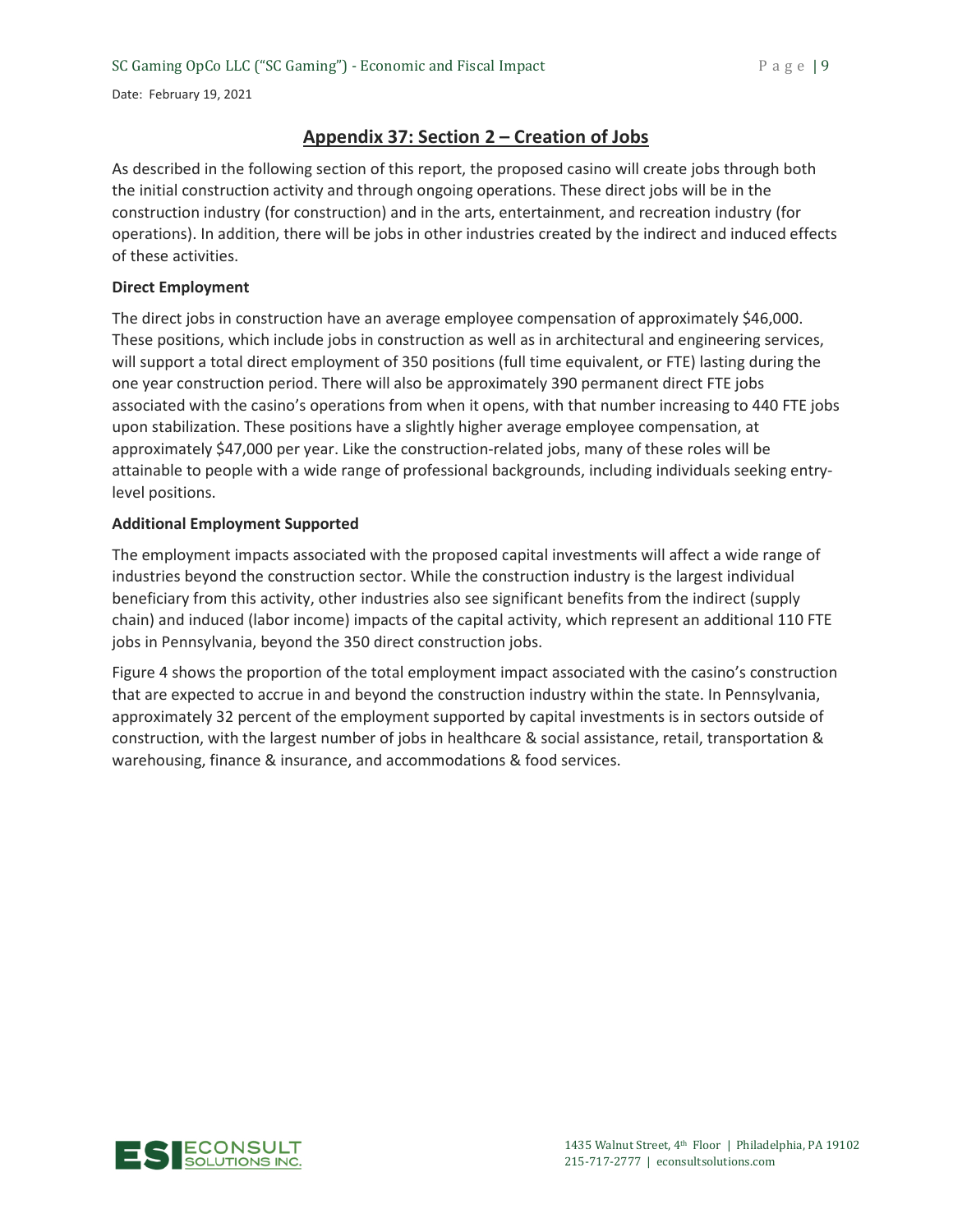

# Figure 4: Potential Jobs Associated with Construction of the SC Gaming's Casino.

Source: IMPLAN (2019)

Similarly, the employment impacts associated with the proposed casino operations will affect a wide range of industries beyond the arts and entertainment sector, under which the direct jobs fall. While that industry is the largest individual beneficiary from this activity, other industries also see significant benefits from the indirect (supply chain) and induced (labor income) impacts of the casino's operations. These additional jobs generated by the casino's indirect and induced impacts correspond to 240 FTE jobs in Pennsylvania in the initial year of operations, growing to 300 at stabilization. These are in addition to the 390 direct jobs at opening, which are anticipated to grow to 440 at stabilization.

Figure 5 shows the proportion of the total employment impact associated with the operations that are expected to accrue in and beyond the arts and entertainment industry within the state. In Pennsylvania, approximately 46 percent of the employment supported by operations is represented by the indirect and induced impacts, with the largest number of jobs in accommodations & food services, professional services, healthcare & social assistance, administrative services, and finance & insurance. These industries represent a wide range of professional backgrounds, including entry-level positions as well as roles require more substantial education, training, or experience.

These jobs include positions generated by supply chain impacts (indirect jobs), which represent activities like cleaning services procured at the casino itself, as well as labor income impacts (induced jobs) driven by casino employees spending their money on a wide range of goods and services in their daily lives. For example, when an employee spends a portion of their paycheck to purchase groceries or eat out at a restaurant, that spending recirculates the employee's earnings within the economy, producing induced impacts and supporting additional local jobs in a number of industries.

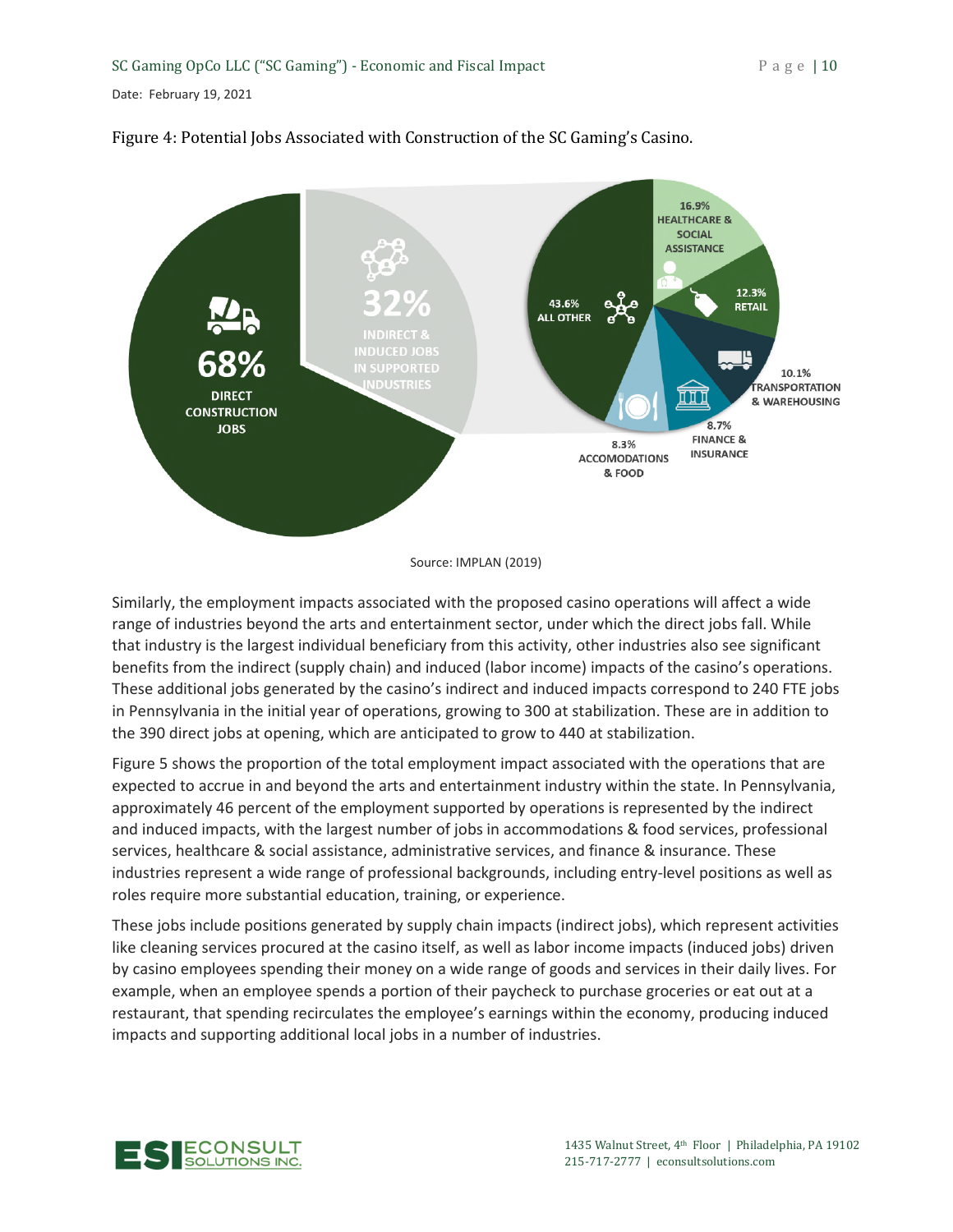



Source: IMPLAN (2019)

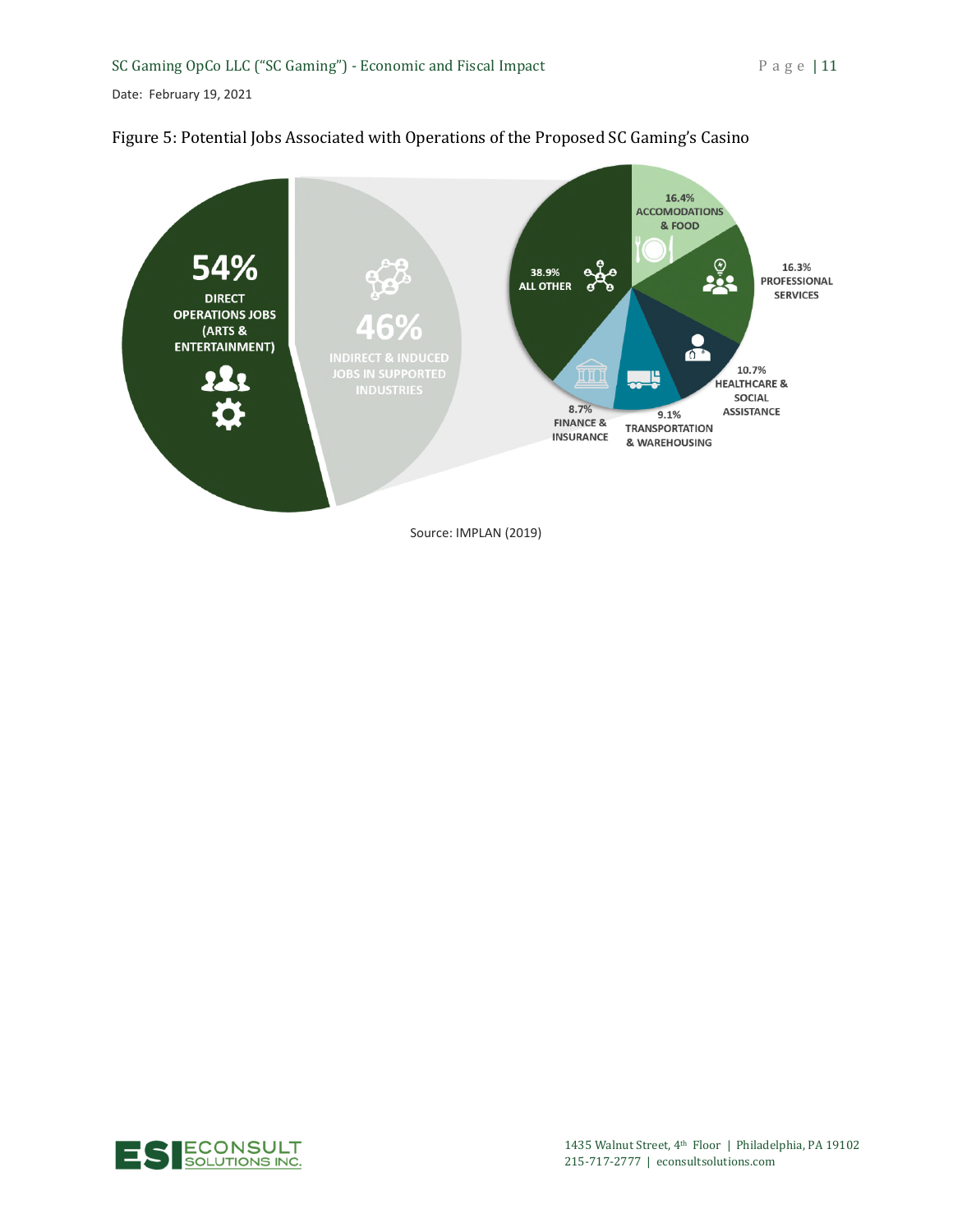# **Appendix 37: Section 7 – Economic Impacts**

This section of the report quantifies the construction and ongoing operations impact within College Township, Centre County, and Pennsylvania. Direct construction activity will employ construction workers and professional service providers, who will in turn spend a portion of their salaries and wages within the local and state economy. Construction activity is also expected to catalyze the procurement of a wide range of goods and services, which will translate into new economic opportunities for local and state vendors. Ongoing operations will require the procurement of various goods and services, which is expected to translate into new economic opportunities for local and state vendors representing a wide range of industries.

The one-time economic impact of the proposed casino's construction on the Pennsylvania economy is estimated to be \$73.3 million, which is projected to support approximately 520 full-time equivalent (FTE) jobs. Construction is projected to also generate approximately \$1,061,000 in tax revenues for the Commonwealth. While the construction-related benefits of the development are temporary in nature, over the course of construction, the project is projected to support an estimated 350 direct construction jobs and 170 additional indirect and induced jobs in Pennsylvania.

The statewide total economic impact of ongoing operations is projected to be \$146.6 million in the first year of operations and \$185.9 million after 10 years, along with the concurrent creation of an estimated 710 jobs in the first year and over 850 at stabilization. The proposed casino's activities will also generate more than \$2 million annually in income, sales, and business taxes to the Commonwealth.

## **Upfront Construction**

According to construction budgets prepared by SC Gaming, it is anticipated that the total capital investment of the casino will include \$79.5 million in direct upfront expenditures. Not all expenditures represent direct outlays that produce spillover effects within the town, county, and state, so certain expenditure categories were partially or fully reduced before modeling. Based on this approach, the project's total upfront expenditures that will produce localized economic impacts is approximately \$41.9 million (see Figure 6).

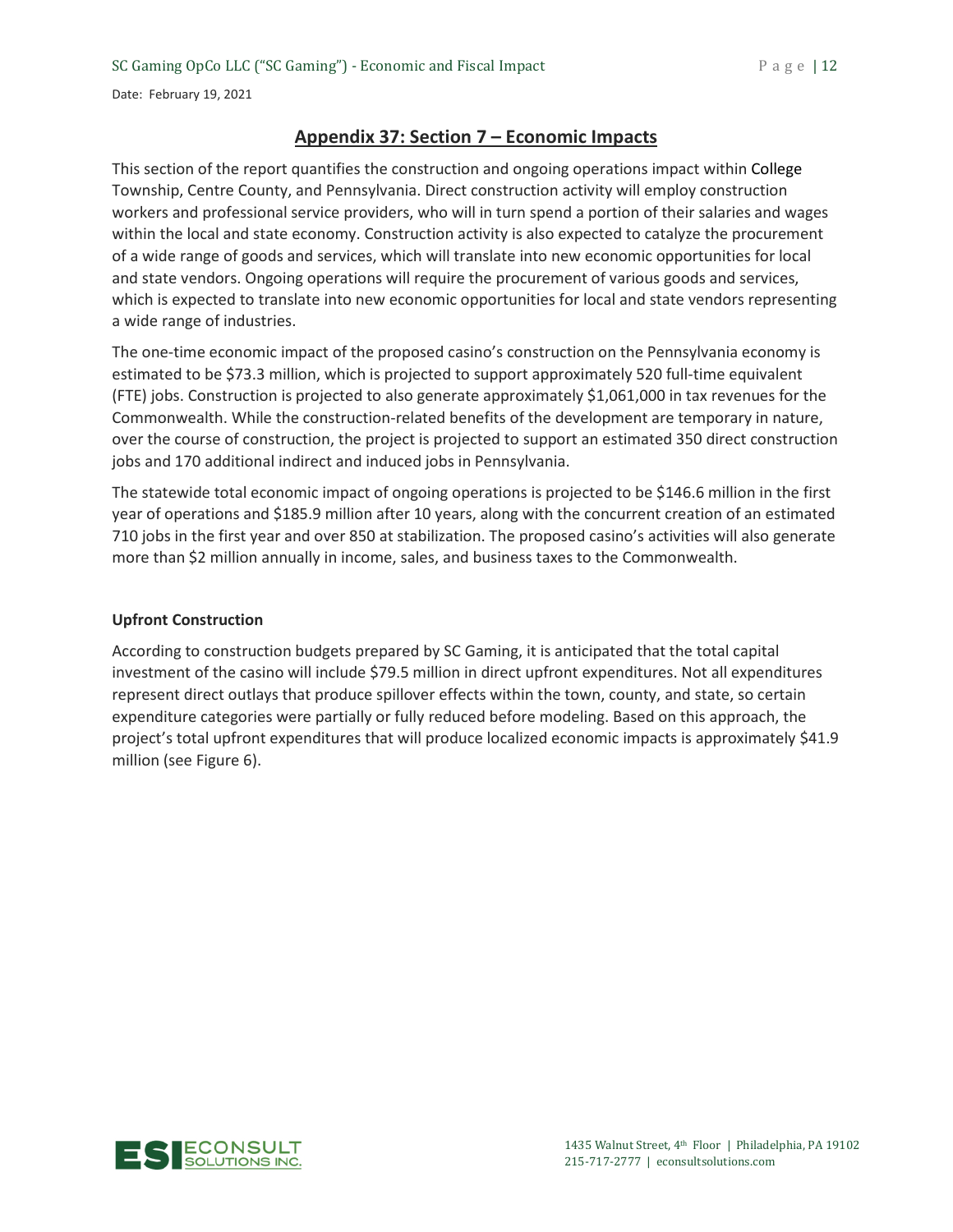|                                           | <b>Total</b><br><b>Construction</b> |                             | <b>Modeled</b><br><b>Construction</b> |
|-------------------------------------------|-------------------------------------|-----------------------------|---------------------------------------|
| <b>Direct Expenditure Category</b>        | <b>Expenditures</b>                 | <b>Expense Category</b>     | <b>Expenditures</b>                   |
| Nittany Mall Casino Design & Construction | \$34,875,000                        | \$2.5M Soft, Remainder Hard | \$34,875,000                          |
| New Slot Machines                         | \$13,937,500                        | Non-Modelable               |                                       |
| <b>Table Games</b>                        | \$450,000                           | Non-Modelable               |                                       |
| IT Systems, Components & Infrastructure   | \$4,000,000                         | Hard Cost                   | \$4,000,000                           |
| Surveillance Systems & Equipment          | \$1,500,000                         | Hard Cost                   | \$1,500,000                           |
| Cage/Count Room/TRUs/JPUs                 | \$1,250,000                         | Non-Modelable               |                                       |
| <b>Operating Supplies</b>                 | \$1,250,000                         | Non-Modelable               |                                       |
| Other Equipment                           | \$1,000,000                         | Hard Cost                   | \$1,000,000                           |
| Pre-Opening Other Expenses                | \$1,000,000                         | Soft Cost (50% Modelable)   | \$500,000                             |
| Pre-Opening Labor                         | \$3,000,000                         | Non-Modelable               |                                       |
| Contingency                               | \$7,237,500                         | Non-Modelable               |                                       |
| Operating Capital & Cage Cash             | \$10,000,000                        | Non-Modelable               |                                       |
| Total                                     | \$79,500,000                        |                             | \$41,875,000                          |

# Figure 6: Estimated Direct Expenditures from Upfront Construction of the Proposed Casino

*Source: SC Gaming (2020)* 

Upfront construction of the development is expected to have significant one-time impacts on the regional and state economy. The construction phase is expected to represent approximately (see Figure 7 on the following page):

- \$43.6 million in one-time economic impact within the Township economy, supporting 360 jobs and \$16.4 million in employee compensation,
- \$61.4 million in one-time economic impact within Centre County, supporting 460 jobs and \$21.3 million in employee compensation, and
- \$73.3 million in one-time economic impact within Pennsylvania, supporting 520 jobs and \$24.7 million in employee compensation.

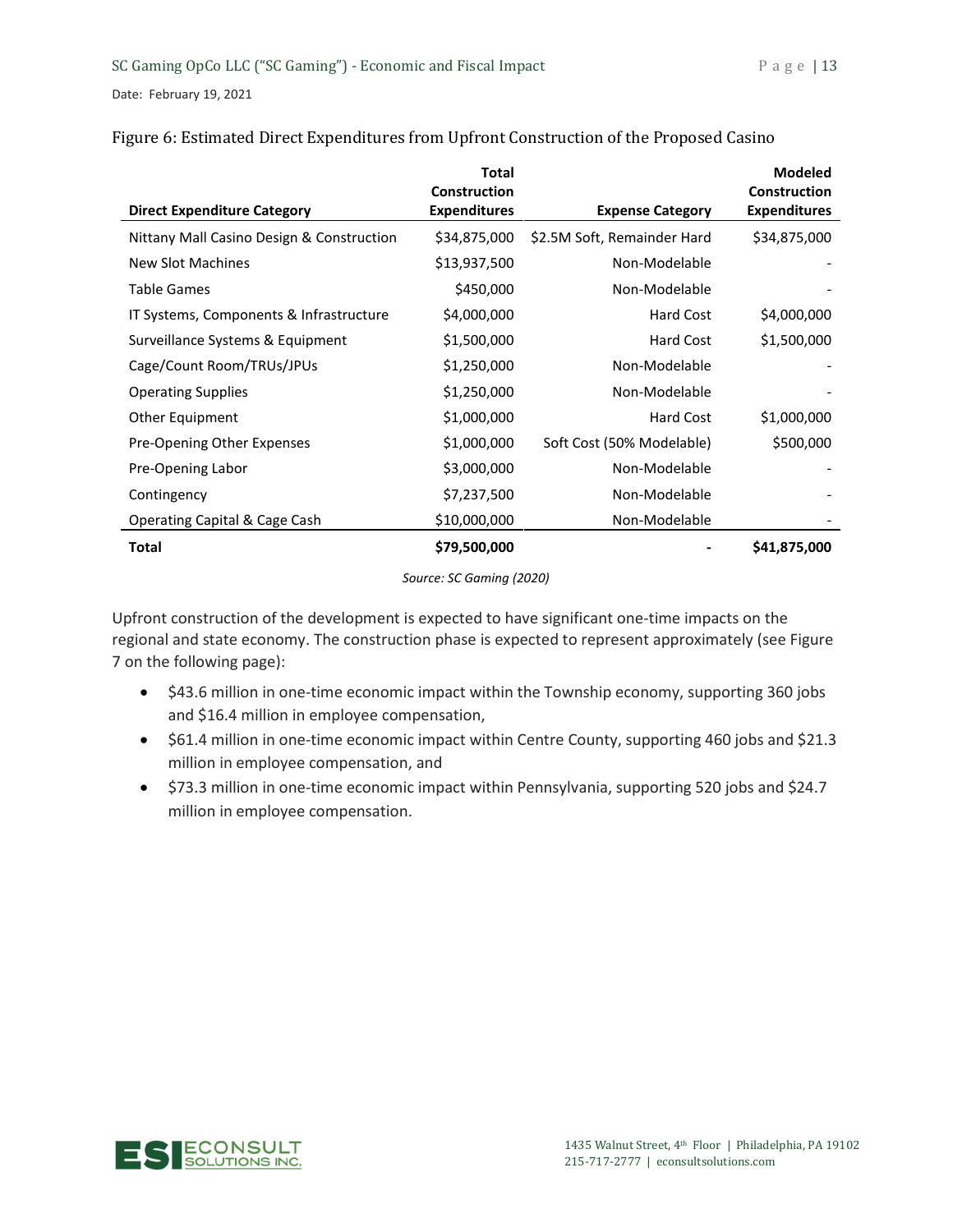**College Township Centre County State of Pennsylvania**  Direct Output (\$M) \$41.9 \$41.9 \$41.9 Indirect and Induced Output  $(\$M)$   $\$1.7$   $\$19.5$  \$31.5 **Total Impact (\$M) \$43.6 \$61.4 \$73.3 Employment Supported (FTE) 360 460 520** 

**Employee Compensation (\$M) \$16.4 \$21.3 \$24.7** 

Figure 7: Potential One-Time Impact to College Township, Centre County and the State of Pennsylvania from Upfront Construction of the SC Gaming's Casino

*Source: IMPLAN (2019)* 

Construction of the casino is also expected to generate tax revenues for the Commonwealth of Pennsylvania for the duration of the project. It is estimated that upfront construction is expected to produce approximately \$1,061,000 in income, sales, and business tax revenues.

Figure 8: Potential Tax Revenue Generated from Construction of the SC Gaming's Casino within the Commonwealth of Pennsylvania

|                       | Commonwealth of |
|-----------------------|-----------------|
| Tax Type              | Pennsylvania    |
| Personal Income Taxes | \$409,000       |
| Sales Taxes           | \$488,000       |
| <b>Business Taxes</b> | \$163,000       |
| <b>Total Taxes</b>    | \$1,061,000     |

*Source: ESI (2021)* 

# **Ongoing Operations**

According to pro forma statements provided by SC Gaming, ongoing annual operating revenues for the casino are estimated to be nearly \$91 million at the first year of operation and \$116 million upon stabilization of the property (see Figure 9). The composition and scale of various impact categories such as output, employment, and tax revenues are derived from casino revenues. Our analysis focuses on the revenue from the first and tenth year of operations.

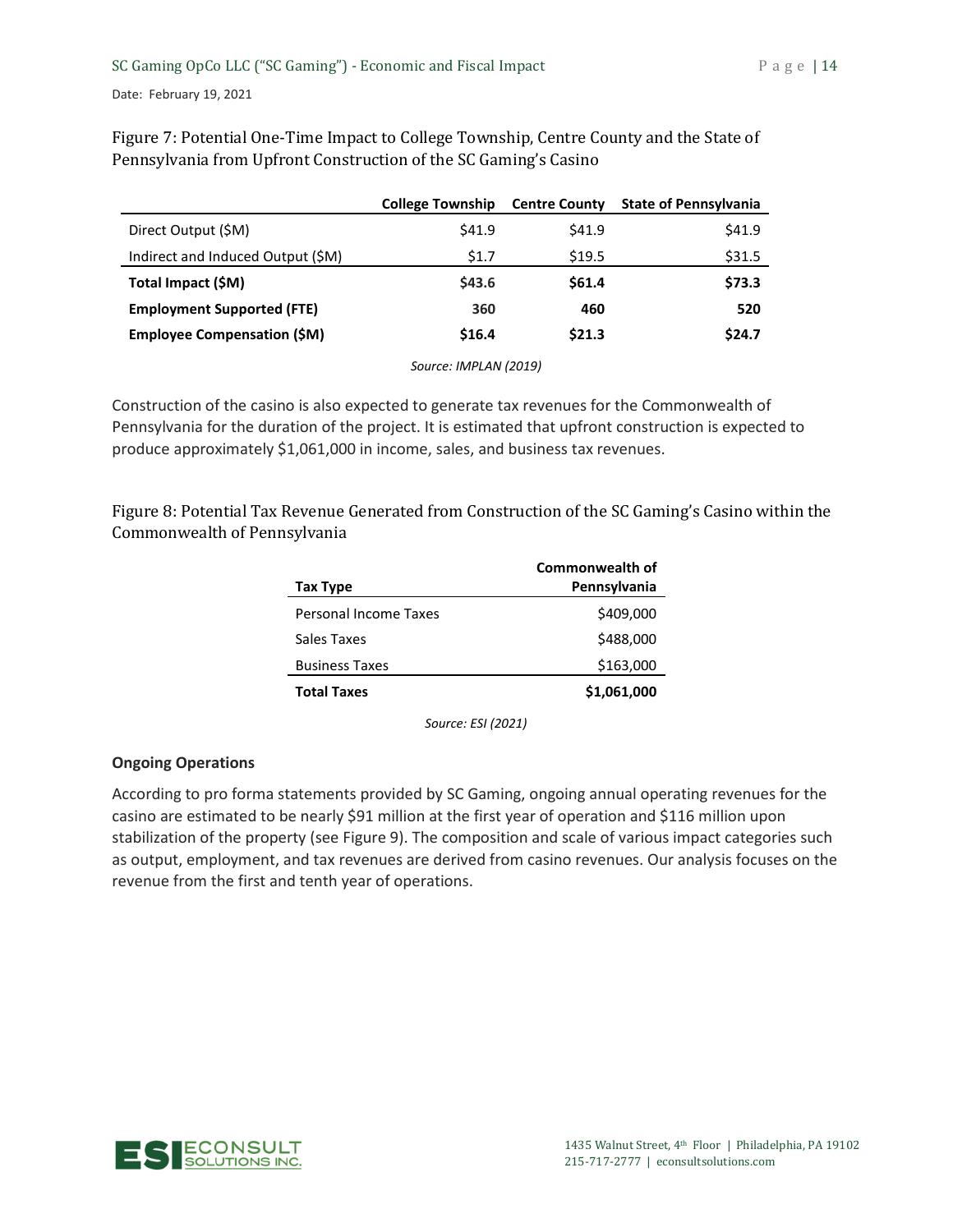



Ongoing operations of the proposed development are expected to have significant annual impacts on the regional and state economy. Within the first year of operation, the economic impact of the casino is expected to represent approximately (see Figure 10):

- \$95.4 million in annual economic impact within the Township economy, supporting 410 jobs and \$19.1 million in employee compensation,
- \$129.3 million in annual economic impact within Centre County, supporting 630 jobs and \$28.3 million in employee compensation, and
- \$146.6 million in annual economic impact within the Commonwealth economy, supporting 710 jobs and \$33.6 million in employee compensation.



*Source: SC Gaming (2020)*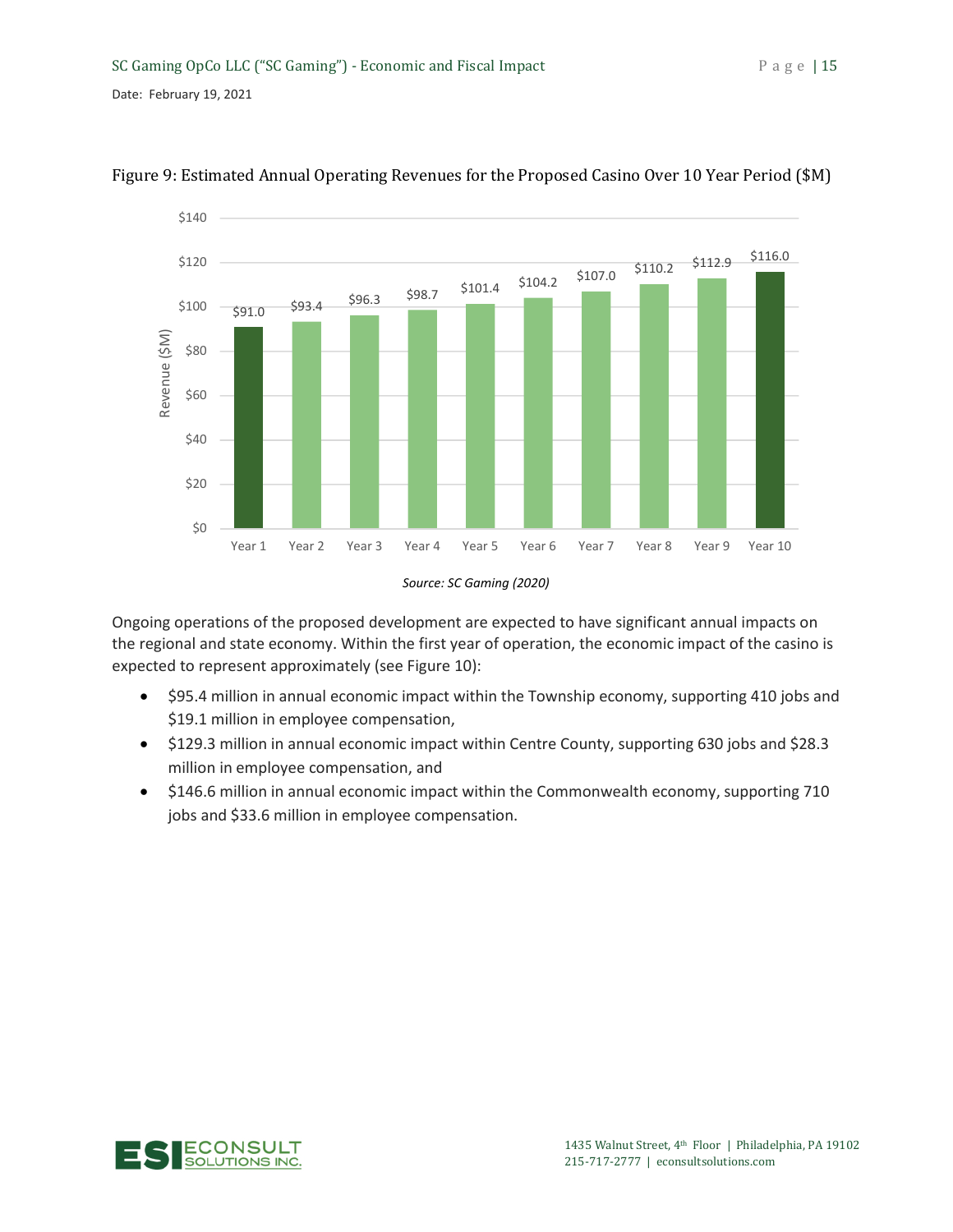Figure 10: Potential Economic Impact of Operations to College Township, Centre County, and the Commonwealth of Pennsylvania within the First Year of Operation

|                                   | <b>College Township</b> | <b>Centre County</b> | <b>State of Pennsylvania</b> |
|-----------------------------------|-------------------------|----------------------|------------------------------|
| Direct Output (\$M)               | \$91.0                  | \$91.0               | \$91.0                       |
| Indirect and Induced Output (\$M) | \$4.4                   | \$38.3               | \$55.6                       |
| Total Impact (\$M)                | \$95.4                  | \$129.3              | \$146.6                      |
| <b>Employment Supported (FTE)</b> | 410                     | 630                  | 710                          |
| Earnings (\$M)                    | \$19.1                  | \$28.3               | \$33.6                       |

*Source: IMPLAN (2019)*

At stabilization, the economic impact of the casino is expected to represent approximately (see Figure 11):

- \$121.6 million in annual economic impact within the Township economy, supporting 480 jobs and \$22.5 million in earnings,
- \$164.0 million annual economic impact within Centre County, supporting 740 jobs and \$34.1 million in earnings, and
- \$185.9 million in annual economic impact within the Commonwealth economy, supporting 850 jobs and \$39.4 million in earnings.

Figure 11: Economic Impact of Operations to College Township, Centre County, and the Commonwealth of Pennsylvania at Stabilization

|                                   | <b>College Township</b> | <b>Centre County</b> | <b>State of Pennsylvania</b> |
|-----------------------------------|-------------------------|----------------------|------------------------------|
| Direct Output (\$M)               | \$116.0                 | \$116.0              | \$116.0                      |
| Indirect and Induced Output (\$M) | \$5.6                   | \$48.0               | \$69.9                       |
| Total Impact (\$M)                | \$121.6                 | \$164.0              | \$185.9                      |
| <b>Employment Supported (FTE)</b> | 480                     | 740                  | 850                          |
| Earnings (\$M)                    | \$22.5                  | \$34.1               | \$39.4                       |

*Source: IMPLAN (2019)* 

Ongoing operations of the proposed development are also expected to increase various tax bases and therefore generate tax revenues for the Commonwealth. It is estimated that ongoing operations is expected to produce more than \$1.6 million in tax revenues for the Commonwealth within the first year of operations and more than \$2.0 million at stabilization (see Figure 12). This economic impact includes new income and business taxes from the direct, indirect, and induced economic activity generated by the proposed development.

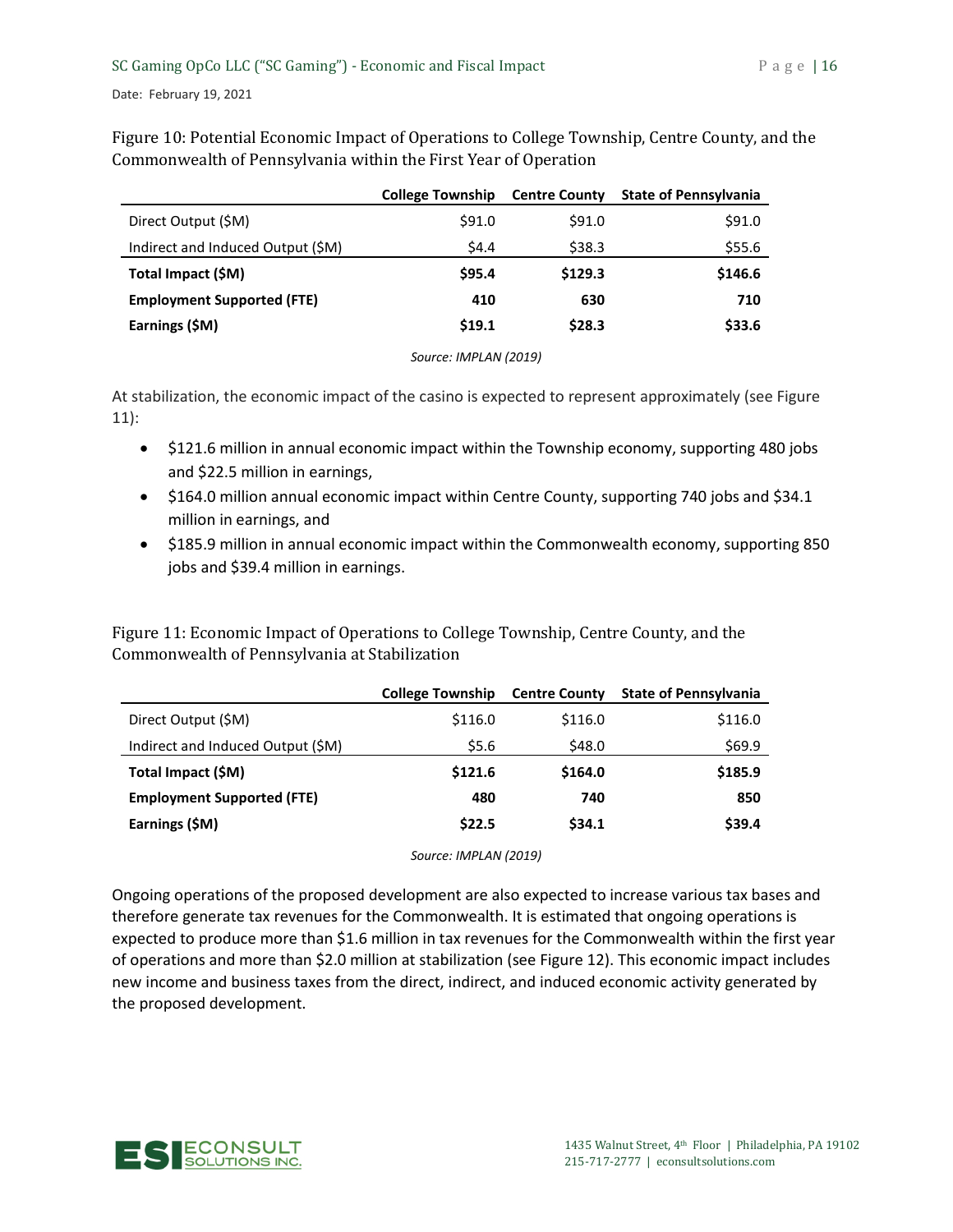Figure 12: Potential Tax Revenue Generated from Ongoing Operations of the Casino within the Commonwealth of Pennsylvania

|                       | <b>Tax Revenue Impact</b><br>within the First Year | Tax Revenue Impact at<br><b>Stabilization</b> |
|-----------------------|----------------------------------------------------|-----------------------------------------------|
| Personal Income Taxes | \$554,000                                          | \$672,000                                     |
| Sales Taxes           | \$991,000                                          | \$1,236,000                                   |
| <b>Business Taxes</b> | \$126,000                                          | \$158,000                                     |
| <b>Total Taxes</b>    | \$1,672,000                                        | \$2,066,000                                   |

*Source: ESI (2021)* 

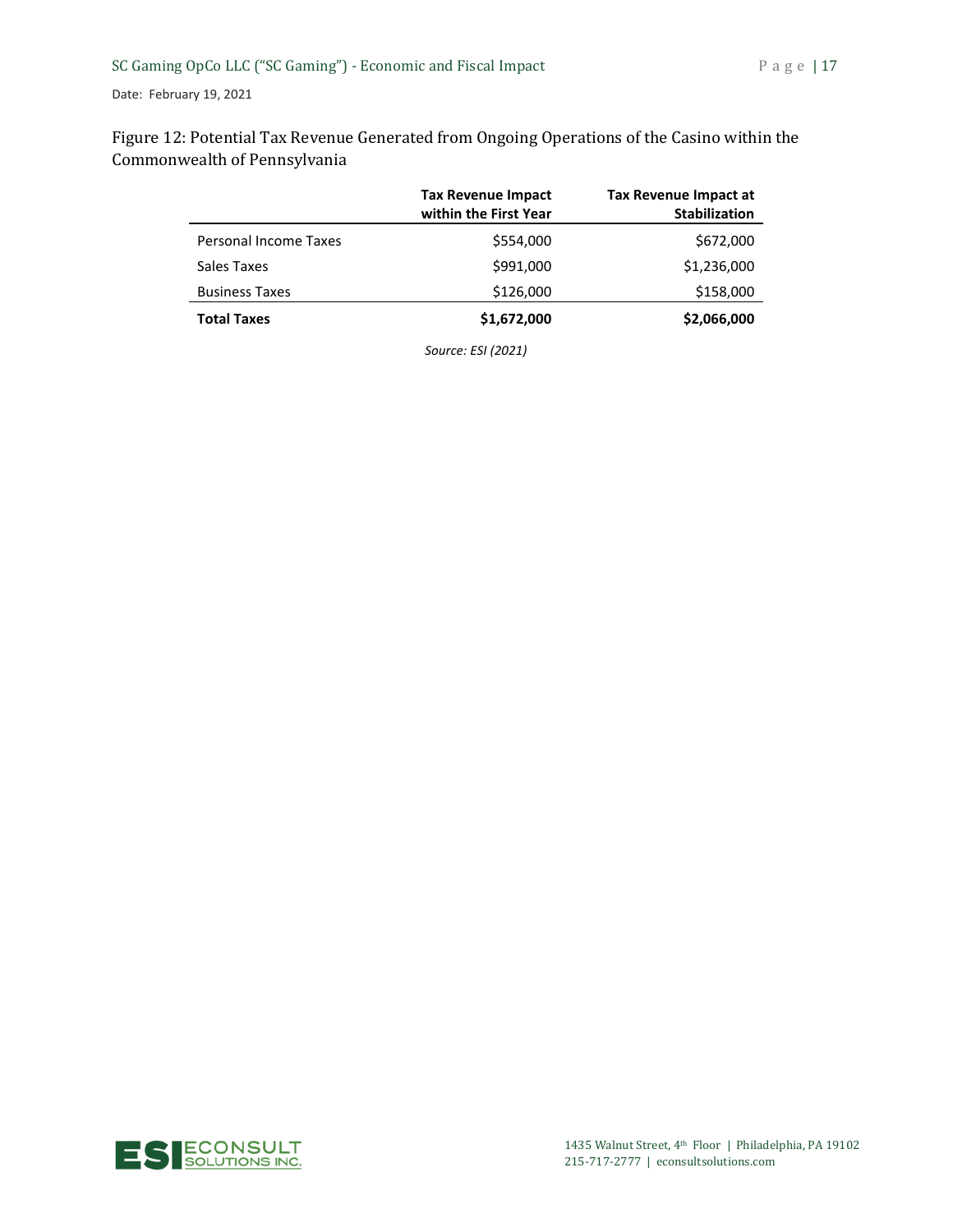# **Appendix 37: Section 9 - Fiscal Impacts**

The proposed casino will act as an economic engine and community partner. The significant tax revenue generated from the construction and operations activity associated with the proposed casino is expected to substantially outweigh negligible adverse impacts experienced by College Township and the local community as a result of increased demand for public services. As stipulated by state gaming regulations, the proposed casino is projected to contribute nearly \$37.7 million to state, county, and local revenue funds within the first year of operations before growing to \$48.6 million at stabilization (see Figure 13).

**Within the first year of operations, College Township is estimated to receive more than \$1.6 million in annual revenue as a result of the operations of the proposed casino, consisting of more than \$1.2 million in annual slot host revenue, \$150,000 in annual table host revenue, \$186,000 in sportsbook revenue, \$40,000 in municipal real estate taxes, and \$27,000 in EIT and LST.** This increase in annual revenue represents a 16 percent increase of the College Township 2021 General Fund budget at opening. Based on current projections, the Township would receive a total of over \$2 million in revenue at stabilization (reflecting a 21 percent increase to the 2021 budget; current revenues are \$10.1 million). The County and Commonwealth are also expected to derive significant tax revenue from operations at the proposed casino beyond these amounts.

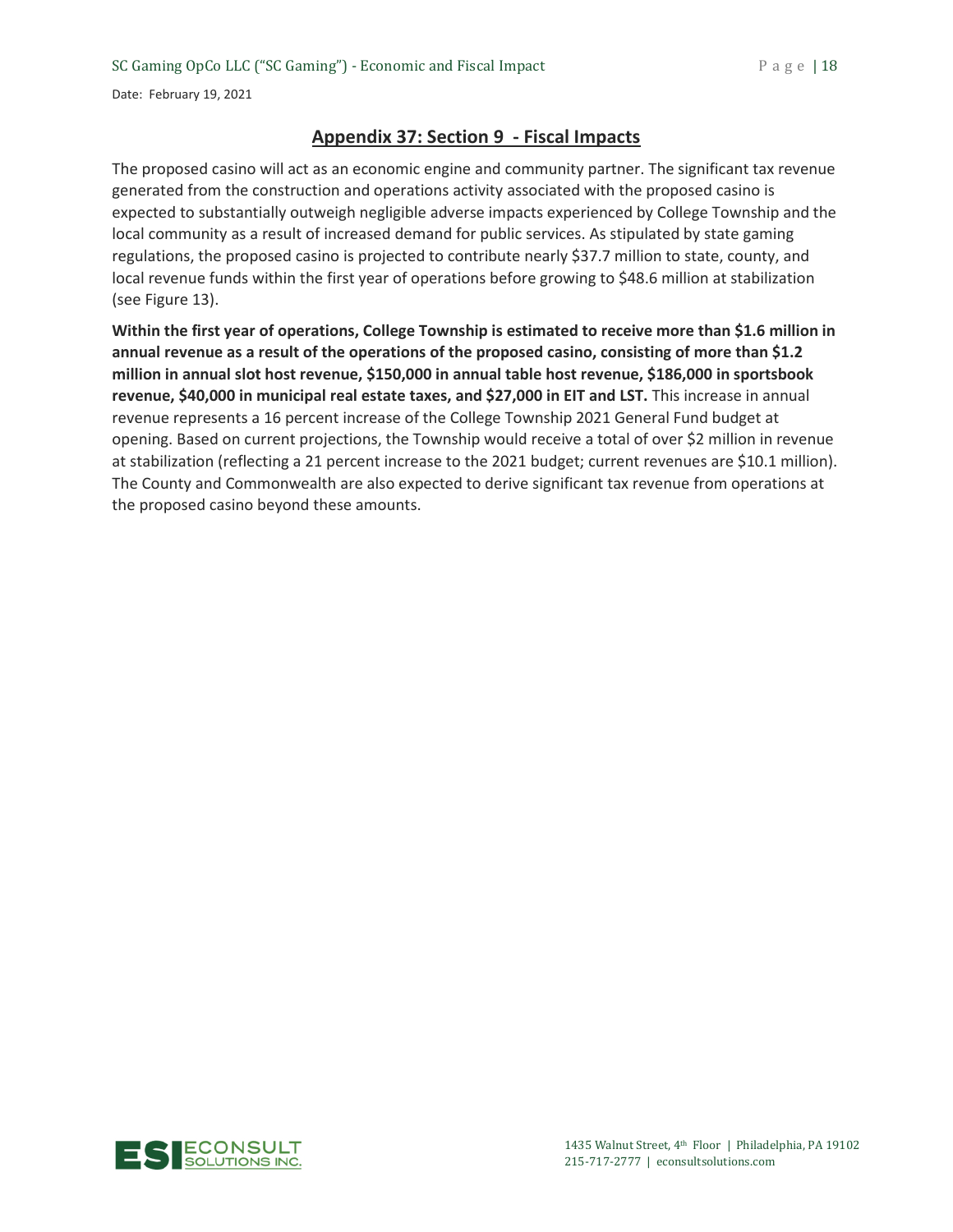|        | Figure 13: State, County, and Local Revenue Derived from Slots and Table Revenue at the Proposed |
|--------|--------------------------------------------------------------------------------------------------|
| Casino |                                                                                                  |
|        |                                                                                                  |

|                                  |                 | <b>Tax Revenue within</b> | <b>Tax Revenue At</b> |
|----------------------------------|-----------------|---------------------------|-----------------------|
| <b>Slot Revenue</b>              | <b>Tax Rate</b> | the First Year            | <b>Stabilization</b>  |
| <b>State Tax</b>                 | 34%             | \$20,850,000              | \$27,150,000          |
| Economic Development Trust Fund  | 6%              | \$3,680,000               | \$4,790,000           |
| PA Horse Race Development Fund   | 12%             | \$7,360,000               | \$9,580,000           |
| <b>Host Municipality</b>         | 2%              | \$1,230,000               | \$1,600,000           |
| <b>Total</b>                     | 54%             | \$33,120,000              | \$43,120,000          |
|                                  |                 |                           |                       |
| <b>Table Revenue</b>             |                 |                           |                       |
| <b>PA General Fund</b>           | 14%             | \$2,040,000               | \$2,610,000           |
| <b>CFA Grants to Host County</b> | 1%              | \$150,000                 | \$190,000             |
| <b>Host Municipality</b>         | 1%              | \$150,000                 | \$190,000             |
| <b>Total</b>                     | 16%             | \$2,340,000               | \$2,990,000           |
| <b>Online Sportsbook Revenue</b> |                 |                           |                       |
|                                  |                 |                           |                       |
| <b>State Tax</b>                 | 34%             | \$3,165,000               | \$3,725,000           |
| <b>Host Municipality</b>         | 2%              | \$186,000                 | \$219,000             |
| <b>Total</b>                     | 36%             | \$3,351,000               | \$3,944,000           |
| <b>Total Slots and Gaming</b>    |                 | \$37,697,000              | \$48,662,000          |

*Source: PA Gaming Control Board (2021), SC Gaming (2021)* 

In addition to host community gaming revenue, construction and operations activity at the proposed casino is expected to generate substantial local tax revenue for College Township (see Figure 14). Over a 12-month construction period, the Township is expected to receive approximately \$23,000 in Earned Income Tax (EIT) and Local Service Tax (LST) as a result of the direct, indirect, and induced economic activity generated by construction of the proposed casino.

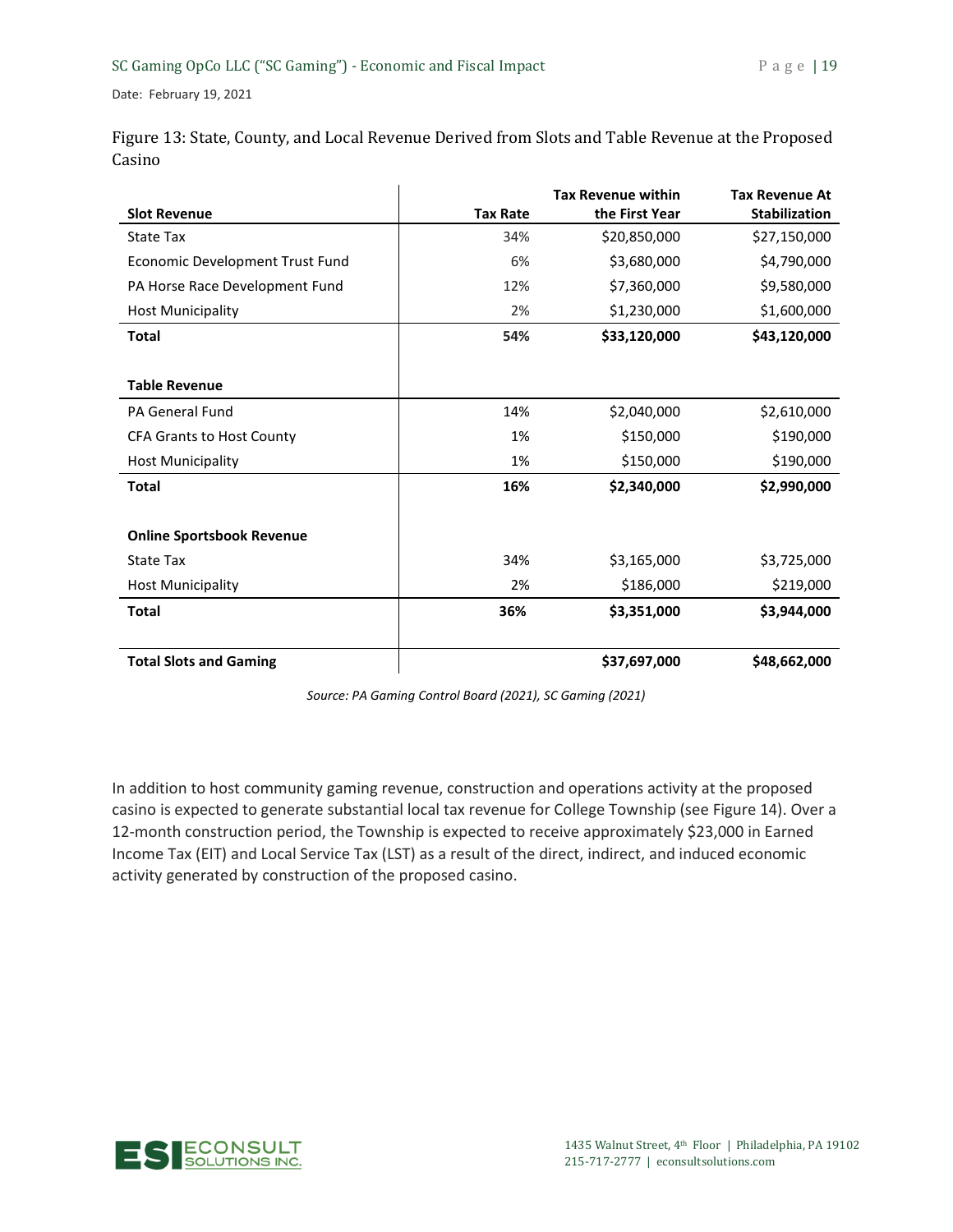|                         | <b>One-Time Construction</b> |
|-------------------------|------------------------------|
| <b>College Township</b> | <b>Revenue</b>               |
| FIT <sup>3</sup>        | \$4,000                      |
| LST                     | \$19,000                     |
| Total                   | \$23,000                     |

## Figure 14: College Township Tax Revenue from Construction

*Source: OnTheMap (2018), IMPLAN (2019)* 

Following the completion of the casino, the Township is expected to receive significant additional real estate, EIT, and LST revenue. The approximately \$42 million in construction investments at the site will result in a material increase in assessment value, generating an estimated \$40,000 increase in College Township property tax revenue that will be ongoing on an annual basis (see Figure 15). The direct, indirect, and induced activity at the casino will also support approximately \$6,000 and \$21,000 in EIT and LST annually within the first year before growing to \$7,000 and \$25,000 respectively.<sup>4</sup>

| <b>Metric</b>                           | <b>Value</b>  |
|-----------------------------------------|---------------|
| Renovation and Improvements             | \$34,875,000  |
| <b>Anticipated Market Value</b>         | \$34,875,000  |
| Centre County Common Level Ratio        | 4.13          |
| New Assessment                          | \$8,444,310   |
| <b>Current Assessment</b>               | \$954,960     |
| Change in Assessment                    | \$7,489,350   |
|                                         |               |
| <b>Municipal Millage Rate</b>           | 5.800 mills   |
| School District Millage Rate            | 46.0875 mills |
| <b>County Millage Rate</b>              | 7.840 mills   |
|                                         |               |
| Increase in Revenue to College Township | \$40,000      |
| Increase in Revenue to School District  | \$350,000     |
| Increase in Revenue to Centre County    | \$60,000      |

Figure 15: Growth in College Township Tax Revenue from Ongoing Operations

*Source: College Township (2021), ESI (2021)*

<sup>3, 4</sup> This includes EIT paid to both the municipality and to the State College Area School District, including both resident and nonresident EIT.